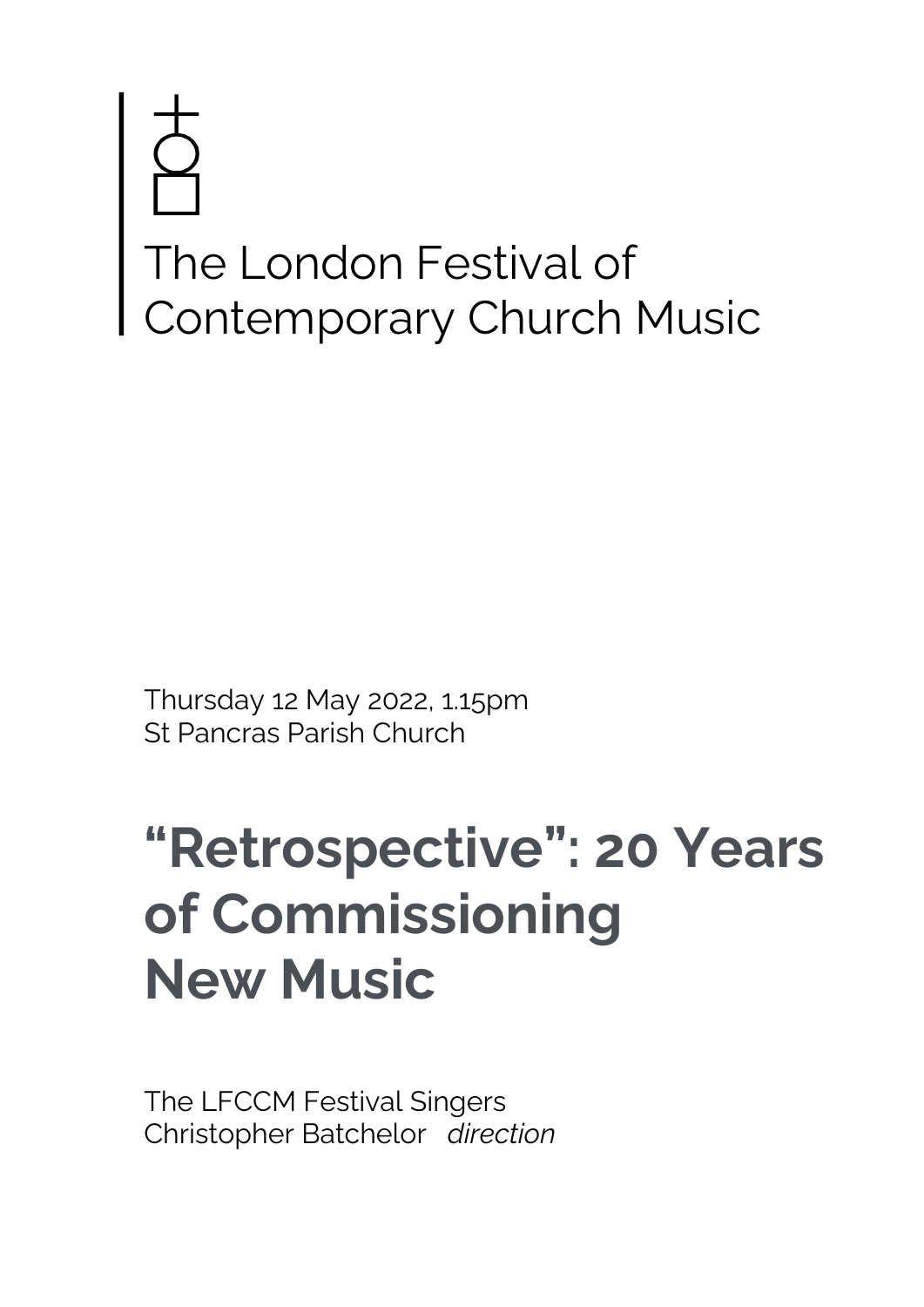# Programme

| Edmund Jolliffe       | Locus iste                                               | 2018 |
|-----------------------|----------------------------------------------------------|------|
| Gabriel Jackson       | Adoro te devote                                          | 2012 |
| Michael Finnissy      | Magnificat<br>from St Pancras Canticles                  | 2006 |
| Cecilia McDowall      | <b>Nunc Dimittis</b><br>from St Pancras Canticles        | 2017 |
| Francis Pott          | If ye then be risen with Christ                          | 2015 |
| Kerry Andrew          | Magnificat<br>from St Pancras Canticles                  | 2010 |
| Philip Moore          | <b>Nunc Dimittis</b><br><i>from</i> St Pancras Canticles | 2013 |
| Robin Walker          | Whither shall I go then from thy Spirit                  | 2010 |
| <b>Anthony Powers</b> | Infunde lumen cordibus                                   | 2008 |

Founded in 2002, the London Festival of Contemporary Church Music has been promoting and performing new sacred music for 20 years. In this lunchtime recital, Artistic Director and Festival founder Christopher Batchelor presents some of his favourite selections from the past 20 years of new sacred music at St Pancras Parish Church.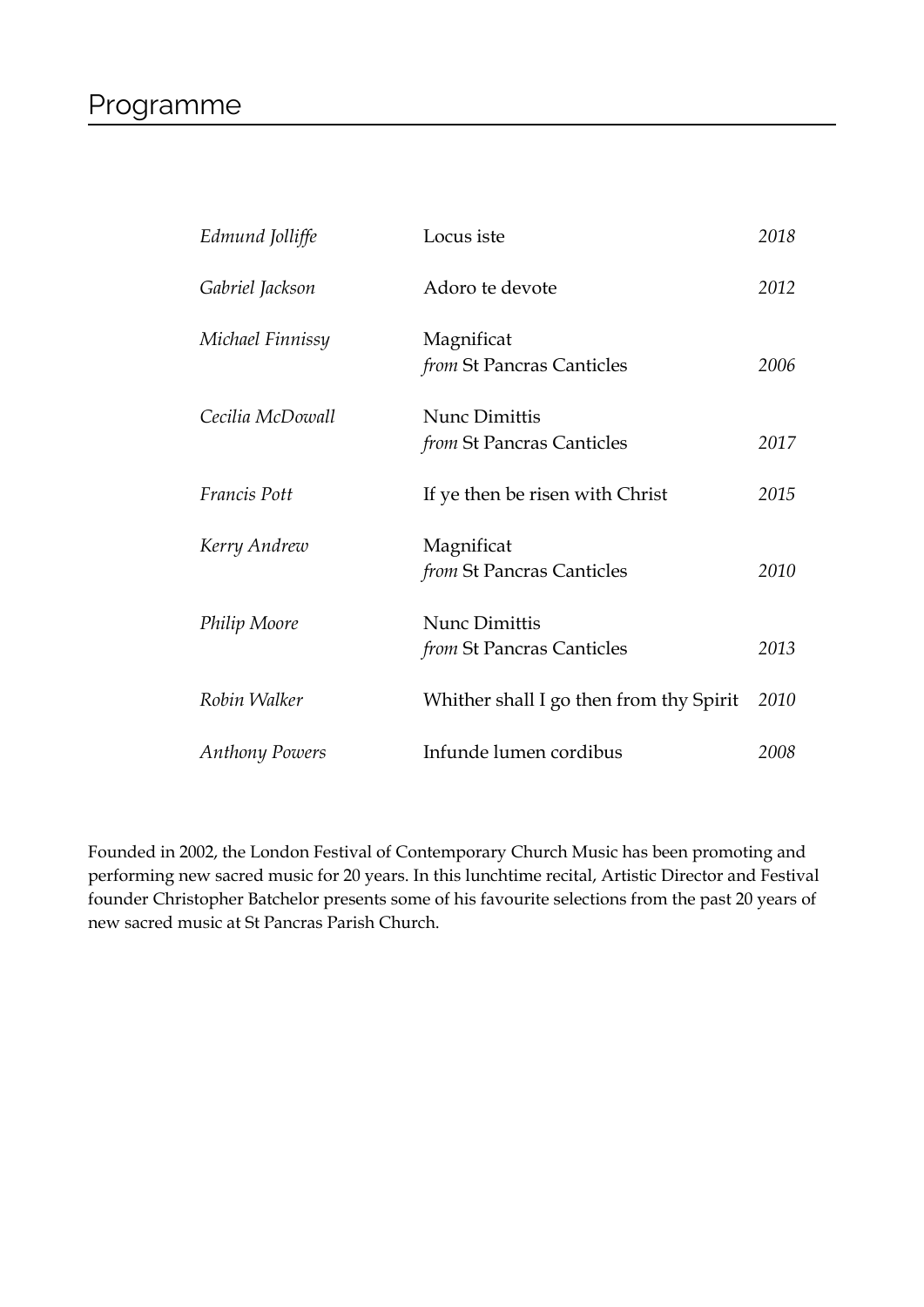## The LFCCM Festival Singers

*Soprano* Felicity Hayward Emily Wenman *Alto* Helen Hughson *Tenor* Edward Saklatvala *Bass* Christian Goursaud

The Festival's own professional vocal ensemble, The LFCCM Festival Singers, expands and augments the Choir of St Pancras Parish Church with additional singers from London's world-class choral institutions. Most members of the ensemble have come from a collegiate background and gone on to study as postgraduate students at one of the London conservatoires. This combination of superb sight-reading and world-class vocal training gives the group tremendous flexibility, enabling the performance of a repertory that spans five centuries: ranging from motets from the Eton Choirbook to new commissions by composers such as Roxanna Panufnik, Michael Berkeley, Cecilia McDowall, Howard Skempton, Michael Finnissy, Gabriel Jackson, Francis Pott, Sebastian Forbes, Francis Grier, Kerry Andrew, Antony Pitts, and many more.

### Christopher Batchelor

Christopher was an organ scholar of Hertford College, Oxford, during which time he was taught by James Dalton. After graduating he moved to Cambridge where, under the supervision of Peter le Huray, he pursued research into 17<sup>th</sup> century English church music, being awarded both an MPhil and a PhD. During this time he held positions at both Downing and Gonville & Caius Colleges. He moved to London in 1988, succeeding Christopher Bowers-Broadbent as Director of Music and Organist of St Pancras Parish Church. He has taught at a number of institutions, including University College School and the Royal Military School of Music where he was Professor of Orchestration and Arranging. Following the re-establishment of the London College of Music in 2006, Christopher became head of the institution, working with many well-known colleagues and establishing a modern conservatoire. His contributions to education and contemporary church music have recently been acknowledged by the award of an Hon. FLCM. Alongside his performing experience, he has a long-standing practical interest in the organ and was Managing Director of Harrison and Harrison Organ Builders until July 2017; his legacy has been described as "unprecedented". He continues his association with the organ as an advisor/consultant.

Christopher founded The London Festival of Contemporary Church Music in 2002.